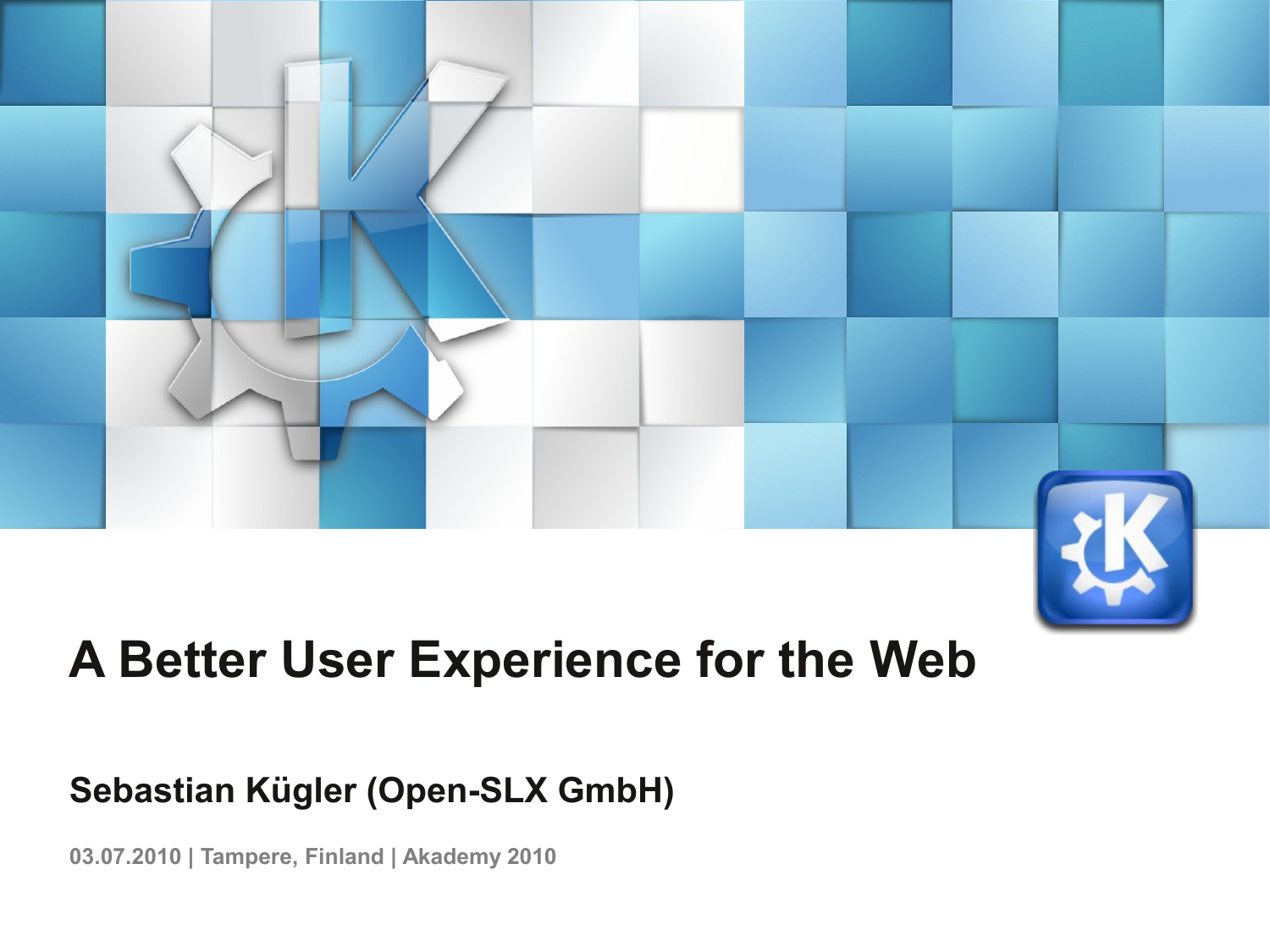

- Why the Web *rocks*
- Why the Web *sucks*
- How can we make *suck less* and *rock more*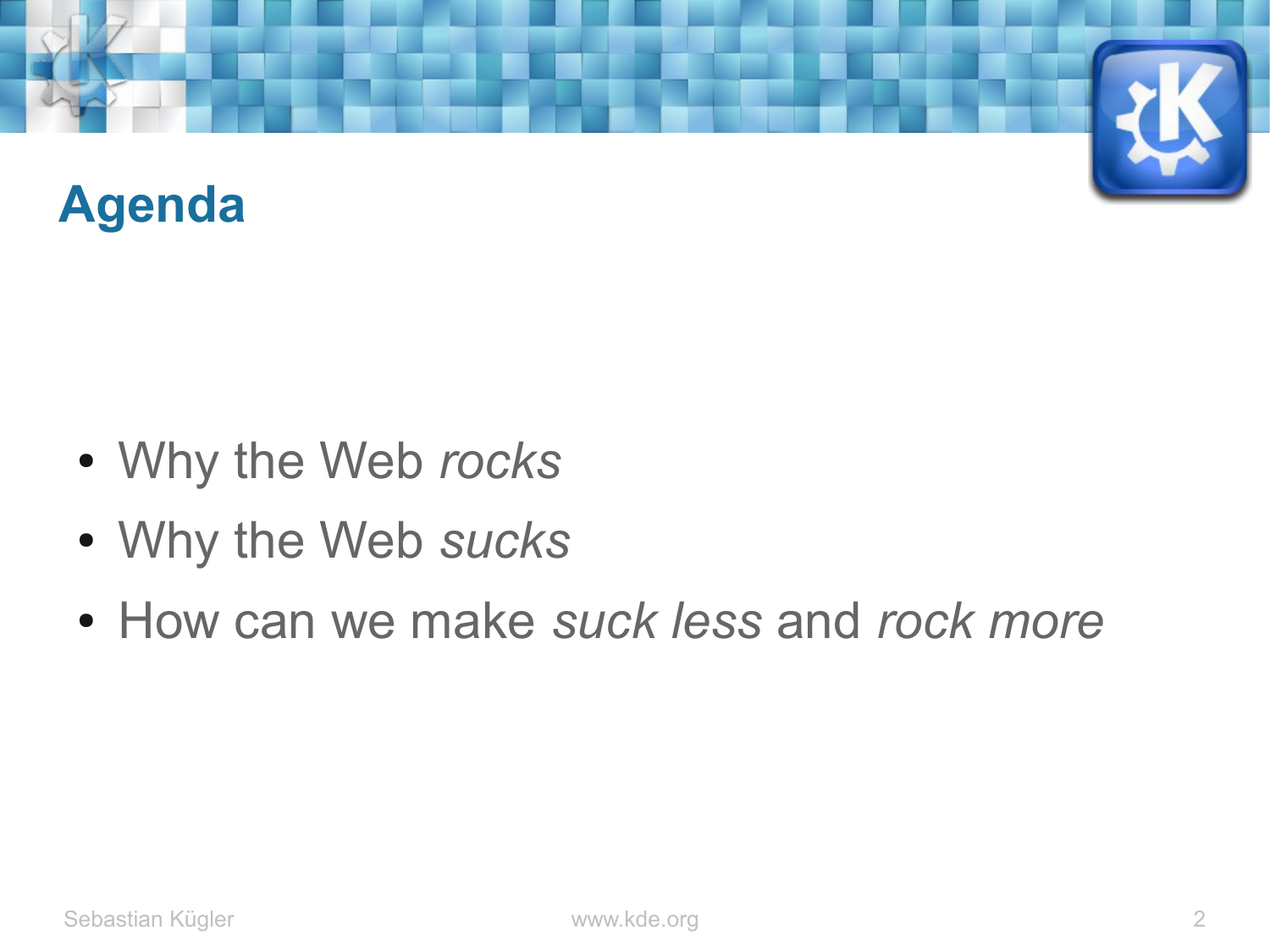## **The Web Rocks**

- Our friends are there
- Our photos and videos are there
- Our Email and IM is there
- Many new interesting things happen there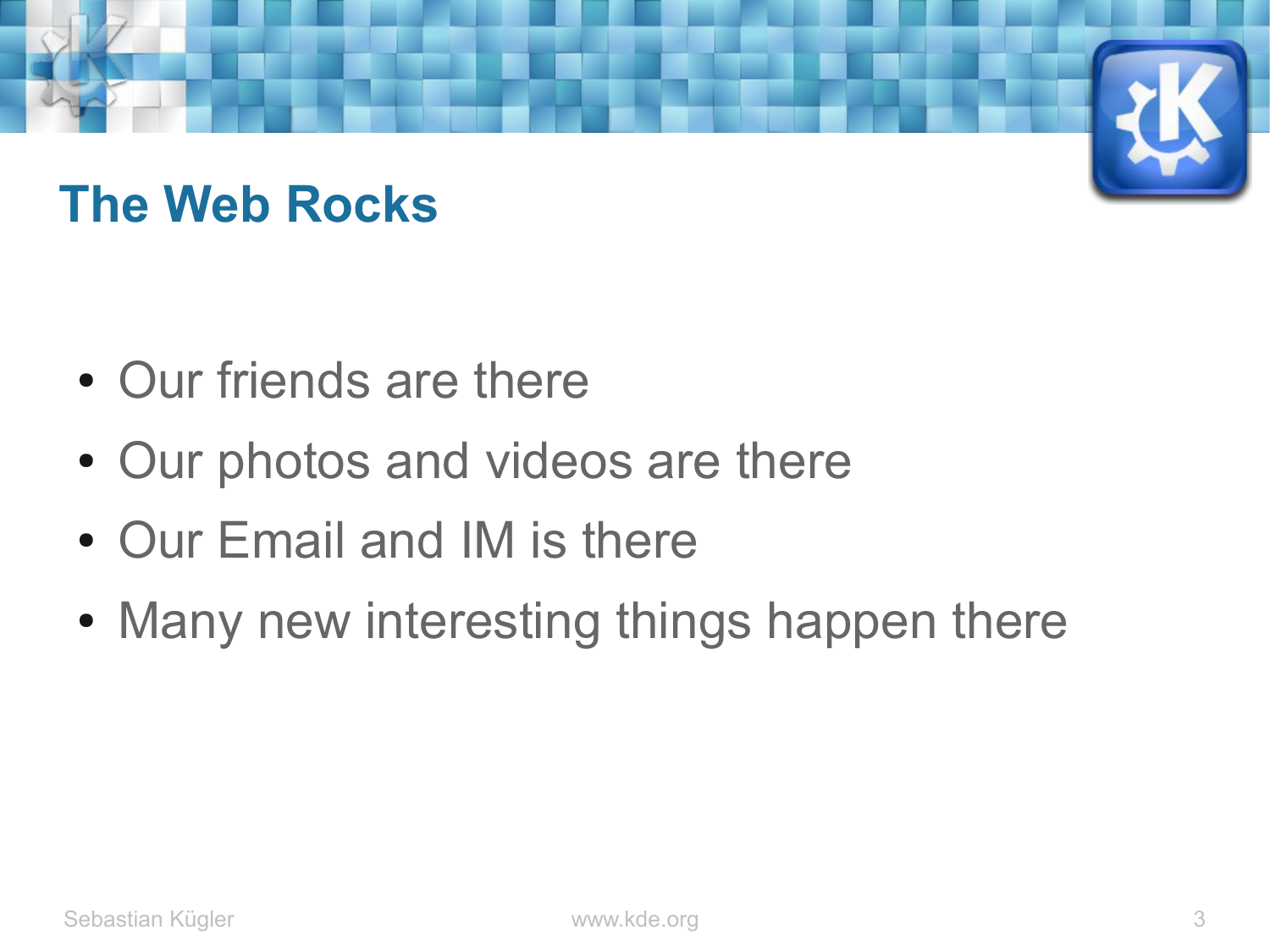## **The Web Sucks**

- It's only available when you're online
- Its content and presentation is mixed
- It's Inconsistent
- It's made for yesterday's computers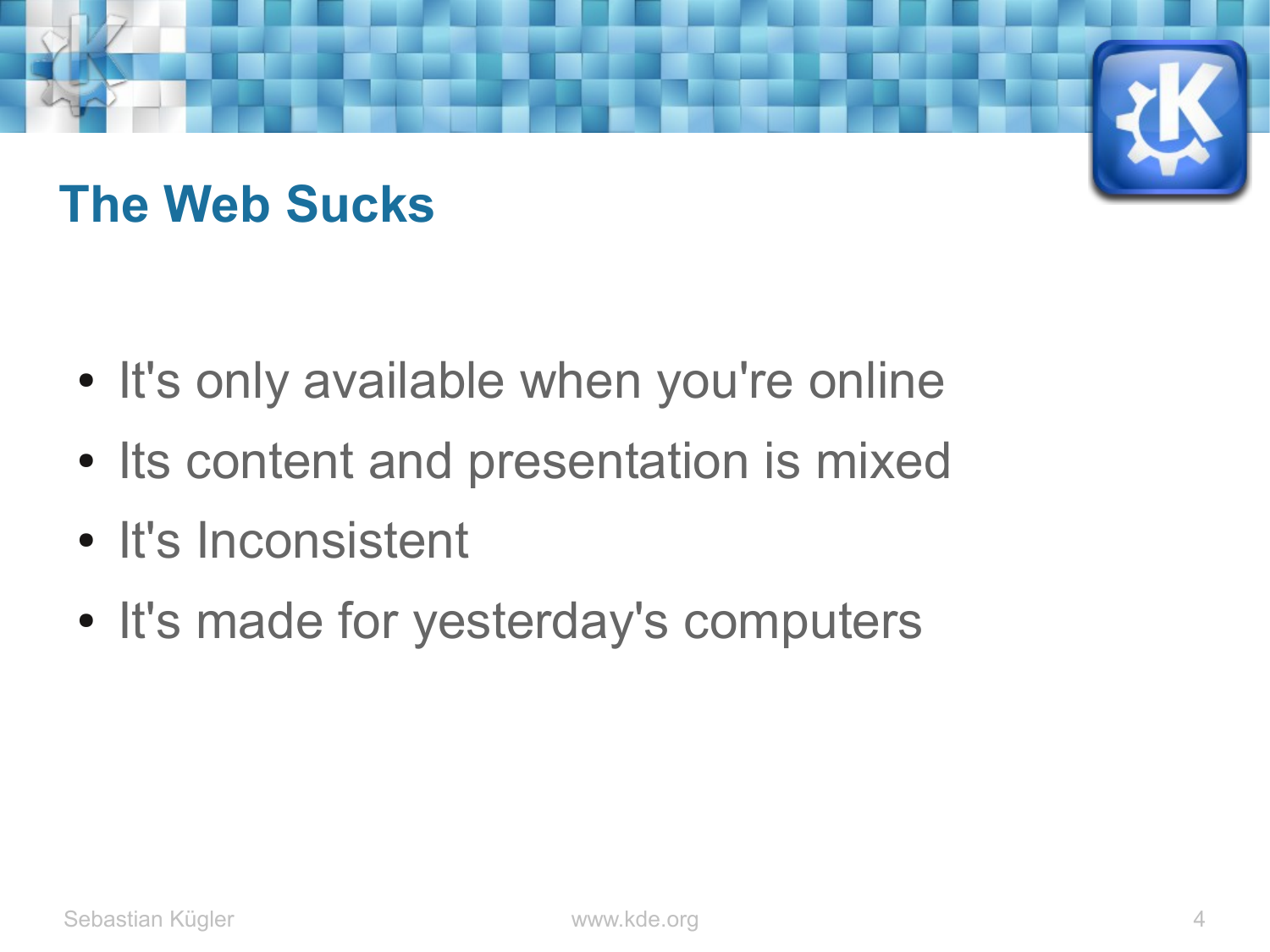#### **What to do?**

- Separate content and data
- Cache data
- Use native UIs for the presentation
- Unlock the Web to Hackers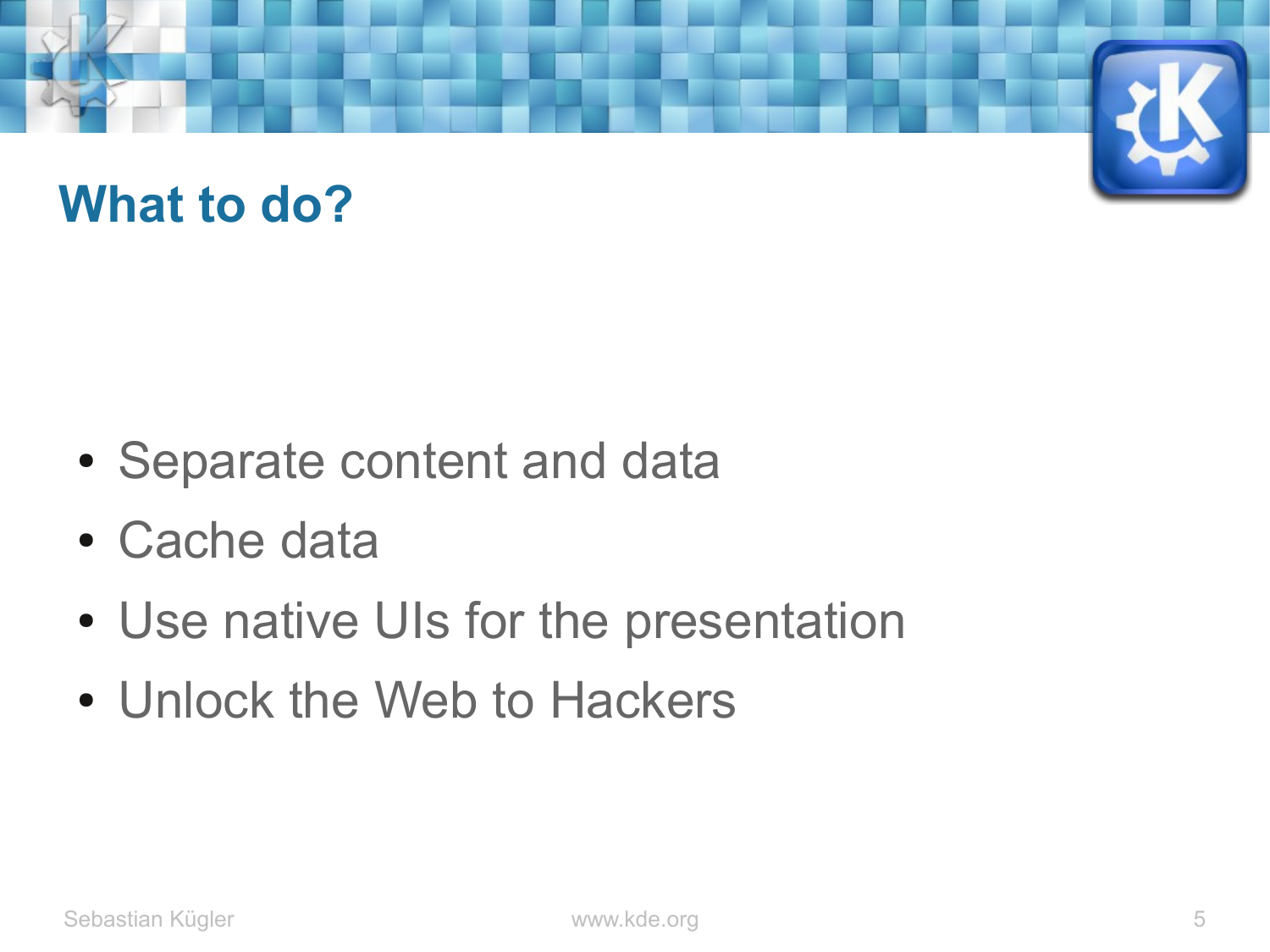## **Silk Concepts**

- Generic interface + scripted plugins
- Sharing plugins using web services
- Modifying, remixing and mashing up content
- Using native Uis
- Cache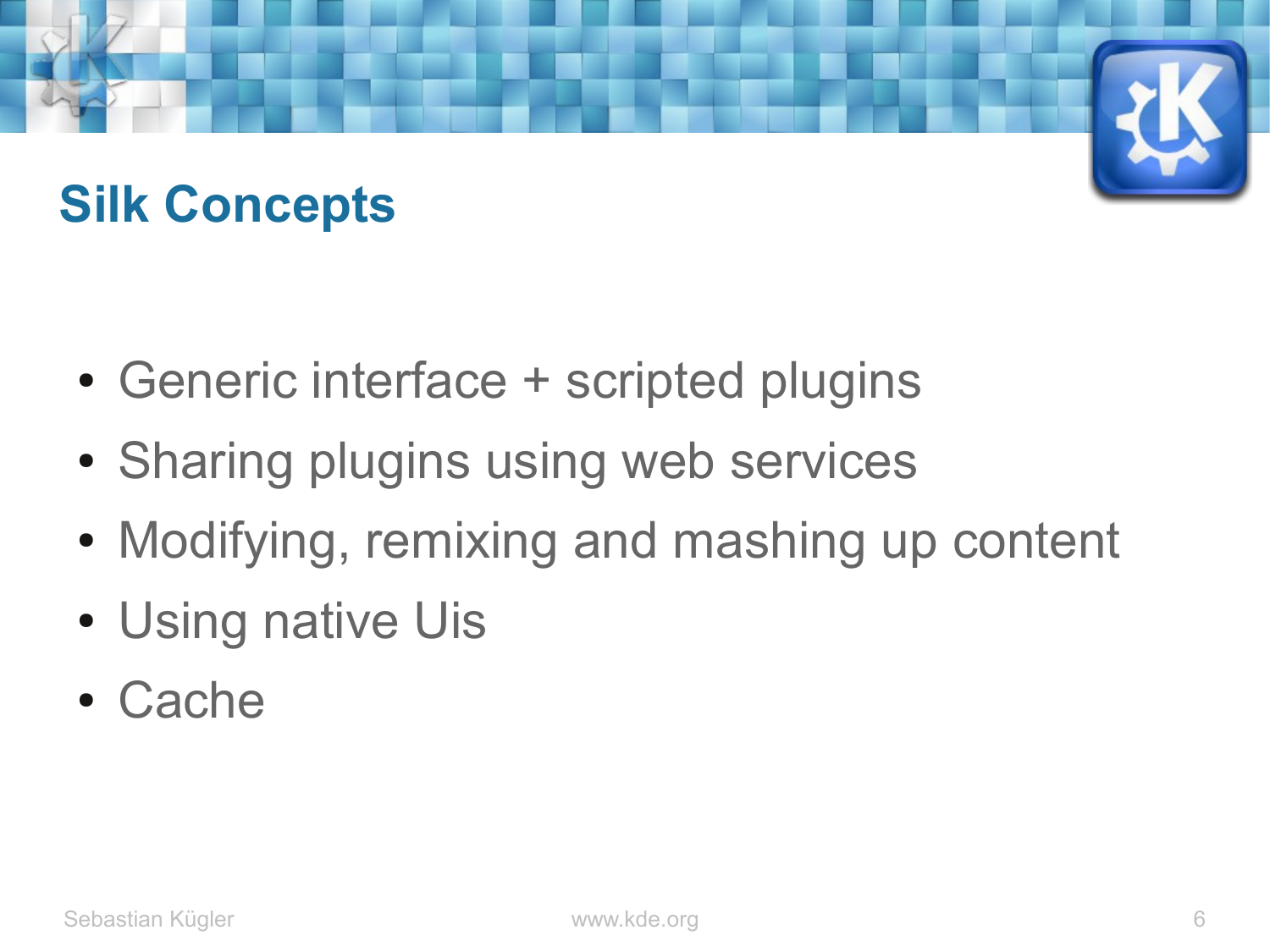## **Silk Reality**

- Access mechanisms to Wikipedia (MediaWiki), Openstreetmap, Web comics, Twitter/Identi.ca, Public Transport, RSS, Weather, PIM (Akonadi)
- Image sharing services, Remember the Milk, Youtube, Google **Search**
- Appstore for sharing services: Get Hot New Stuff
- Geolocation using IP, GPS, Wifi through pluggable backends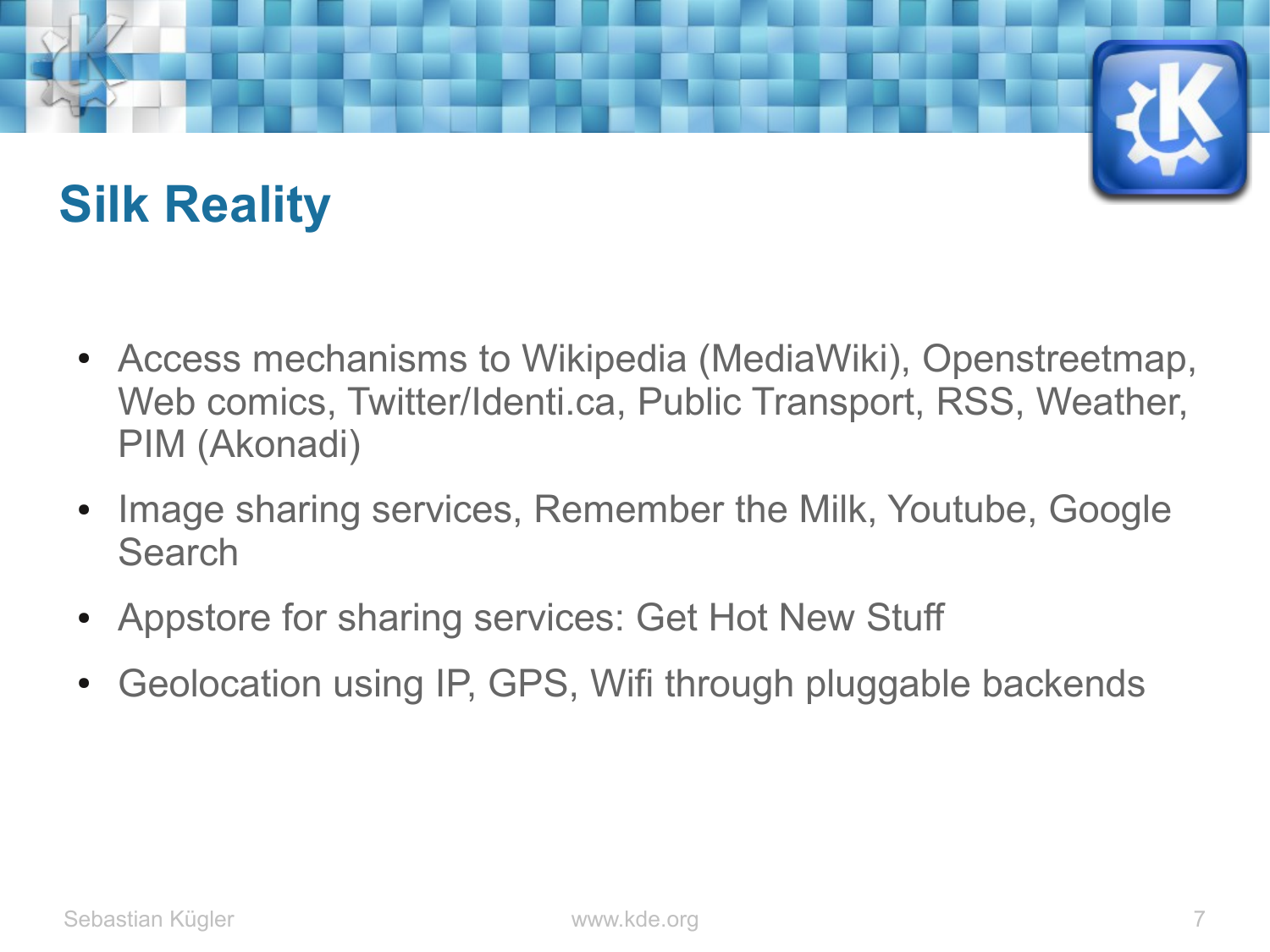# **Why don't we ...**

- ... index visited webpages in Nepomuk?
- ... why don't we access RSS feeds through Akonadi and make them available offline?
- ... watch Youtube videos in Dragon Player?
- ... browse and tag photos from FlickR in Gwenview?
- ... make the weather applet use geolocation?
- ... make maps from Openstreetmap for Tampere available offline in Marble?
- ... edit Google Docs in KWord?
- ... store and share our application settings online?
- ... cache and index Twitter messages?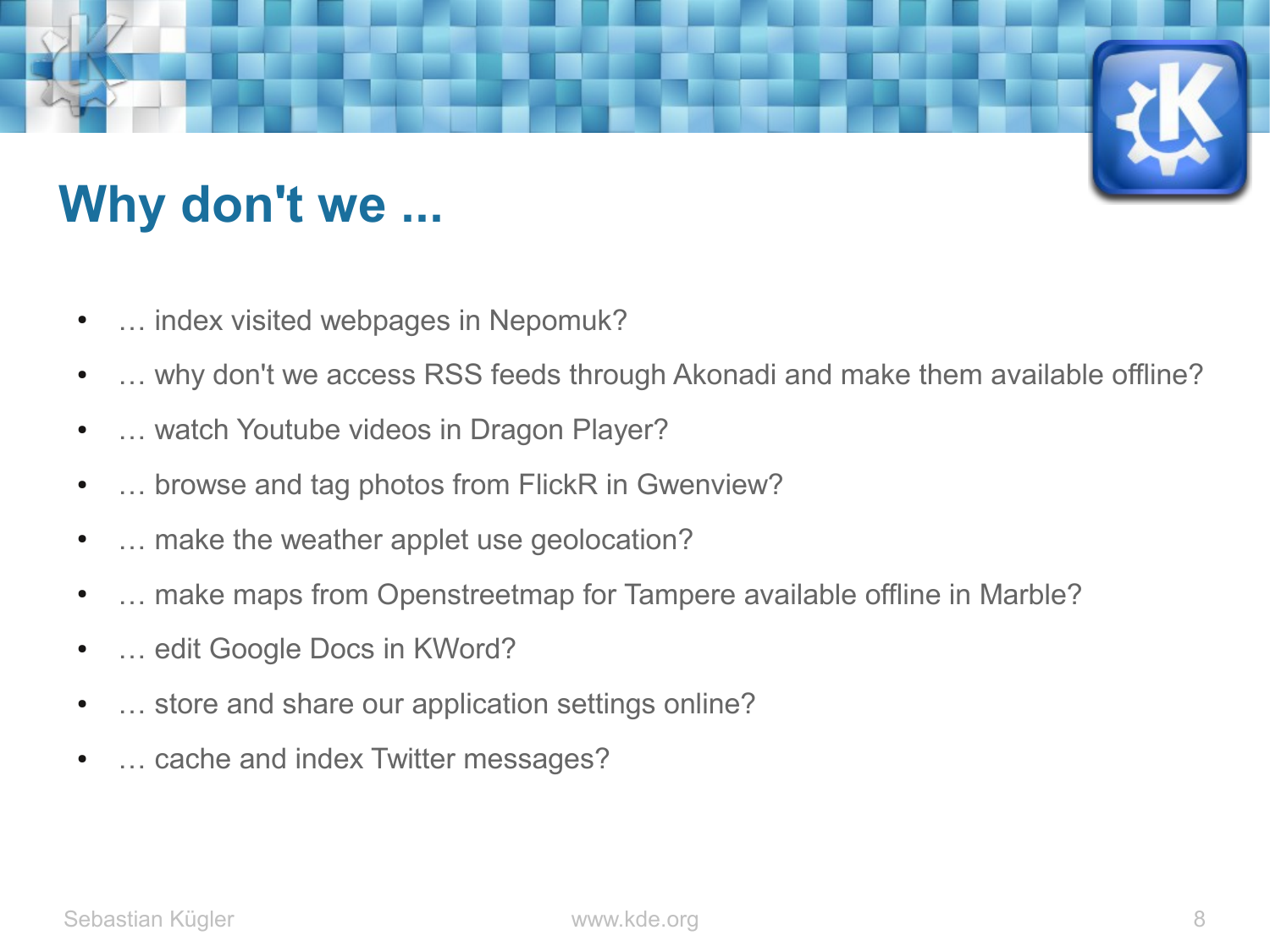#### **Let's hack!**

- IRC: #kde-silk on Freenode
- Mailinglist: kde-silk@kde.org
- Docs & Ideas: techbase.kde.org/Projects/Silk
- Playground: http://gitorious.org/project-silk